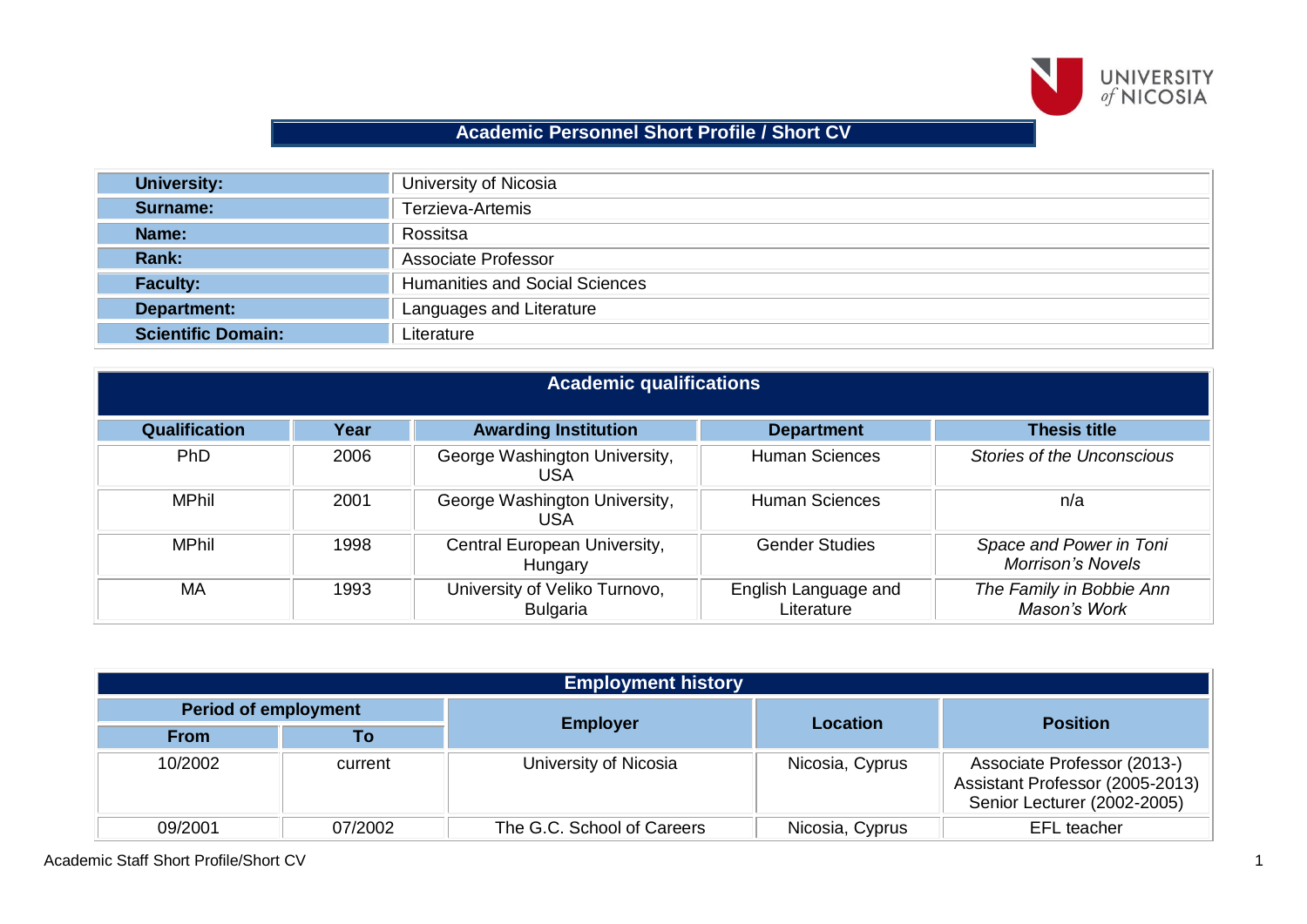| 09/1993<br>09/2001<br>University of Veliko Turnovo | Veliko Turnovo,<br>Bulgaria | Senior Lecturer |
|----------------------------------------------------|-----------------------------|-----------------|
|----------------------------------------------------|-----------------------------|-----------------|

|                       | Key refereed journal papers, monographs, books, conference publications etc. |                                                                                                                                   |                                                                                                                              |                                                                        |                 |              |  |
|-----------------------|------------------------------------------------------------------------------|-----------------------------------------------------------------------------------------------------------------------------------|------------------------------------------------------------------------------------------------------------------------------|------------------------------------------------------------------------|-----------------|--------------|--|
| Ref.<br><b>Number</b> | Year                                                                         | <b>Title</b>                                                                                                                      | <b>Other authors</b>                                                                                                         | <b>Journal and</b><br><b>Publisher /</b><br><b>Conference</b>          | Vol.            | <b>Pages</b> |  |
|                       | 2018                                                                         | "Specks in the City: Russian<br>Émigré Writers in Berlin"                                                                         | European Writers in Exile,<br>Robert Hauhart and Jeff<br>Birkenstein (eds)                                                   | Lexington Books                                                        |                 | 121-134      |  |
| $\overline{2}$        | 2017                                                                         | F. M. Ford's The Good Soldier                                                                                                     | <b>Edited volume</b>                                                                                                         | <b>Brill/Rodopi Press</b>                                              |                 | 231          |  |
| 3                     | 2016                                                                         | "Fear, Guilt and Paranoia in<br>Patricia Highsmith's Strangers<br>on a Train"                                                     | Critical Insights: Literature of<br>Fear and Paranoia, Kimberly<br>Drake (ed)                                                | Grey House/Salem<br>Press                                              |                 | 118-136      |  |
| $\overline{4}$        | 2015                                                                         | ""A gob of spit in the face of<br>Art": Language in Exile in the<br>Parisian Novels of Henry<br>Miller"                           | Critical Insights: American<br>Writers in Exile, Jeff Birkenstein<br>and Robert Hauhart (eds)                                | Grey House/Salem<br>Press                                              |                 | 214-228      |  |
| 5                     | 2015                                                                         | "Identity and Globalisation in<br>Lahiri's "Unaccustomed Earth"                                                                   | Critical Insights: American Short<br>Story, Michael Cocchiarale and<br>Scott D. Emmert (eds)                                 | Grey House /Salem<br>Press                                             |                 | 175-187      |  |
| 6                     | 2014                                                                         | Reading with Julia Kristeva:<br>Philosophy, Literature,<br>Psychoanalysis and<br><b>Twentieth-Century Women</b><br><b>Writers</b> | <b>Edited journal issue</b>                                                                                                  | Studies in the<br>Literary Imagination,<br>Georgia University<br>Press | Vol.<br>47, no. | 168          |  |
| $\overline{7}$        | 2013                                                                         | "The Stories We All Tell: the<br>Function of Language and<br>Knowledge in Julia Kristeva's<br><b>Novel Possessions"</b>           | <b>Detecting Detection:</b><br>International Perspectives on<br>the Uses of a Plot, Peter Baker<br>and Deborah Shaller (eds) | <b>Continuum Press</b>                                                 |                 | 101-114      |  |
| 8                     | 2010                                                                         | <b>Breaking Totems and Taboos:</b><br>Rushdie's The Satanic<br>Verses"                                                            | Sin and Redemption: Bloom's<br>Literary Series, Harold Bloom<br>and Blake G. Hobby (eds)                                     | Infobase<br>Learning/Chelsea<br><b>House Publishers</b>                |                 | 189-198      |  |
| 9                     | 2010                                                                         | "With Orlando in Wonderland"                                                                                                      | Dark Humour: Bloom's Literary<br>Series, Harold Bloom and Blake<br>G. Hobby (eds)                                            | Infobase<br>Learning/Chelsea<br><b>House Publishers</b>                |                 | 151-158      |  |